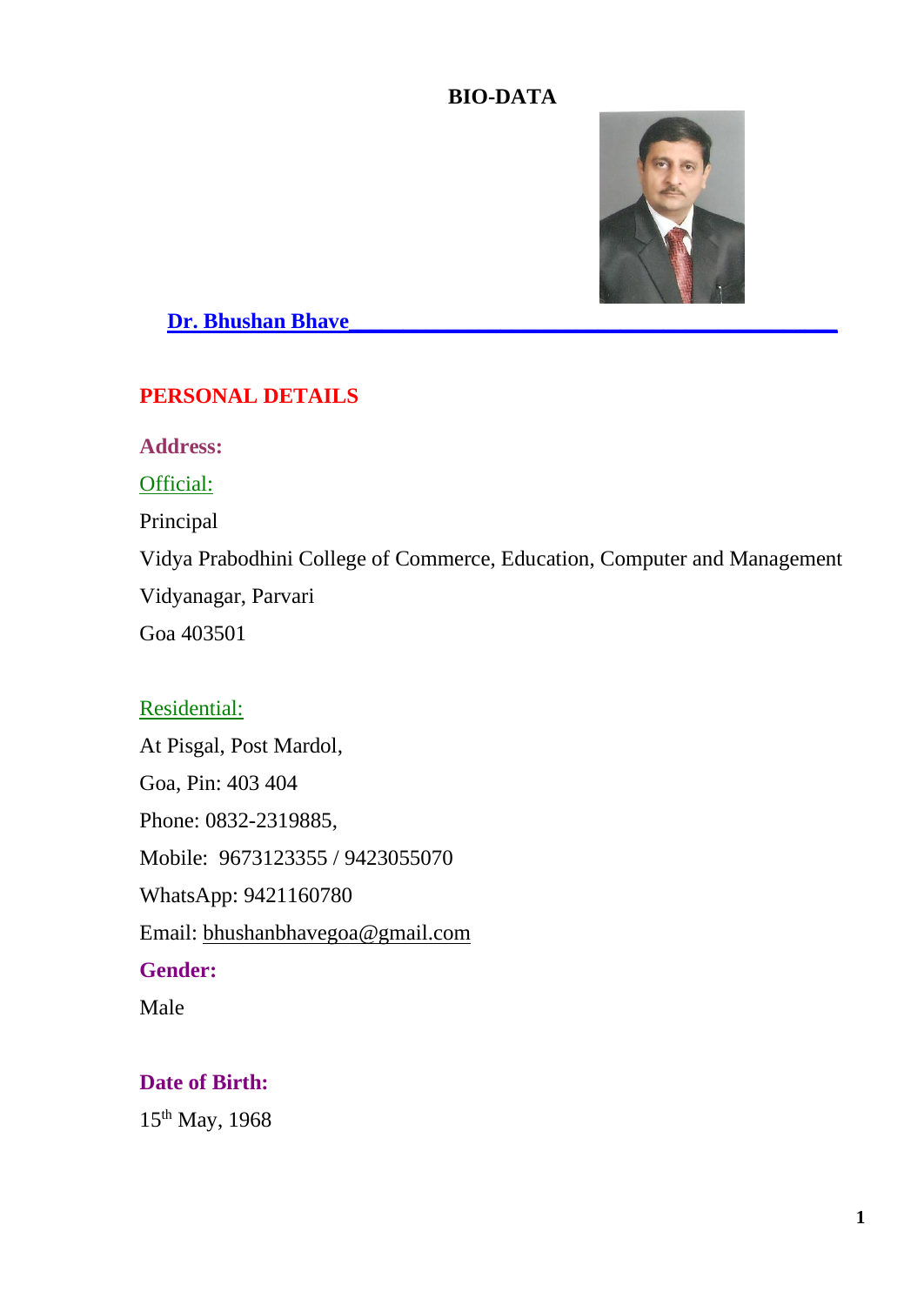# **Educational Qualification:**

M.A. (Marathi & Konkani), Ph.D. (Socio-Linguistics and Comparative Studies)

## **Experience:**

Teaching **Konkani** at undergraduate level since 1991 (30 years)

### **PUBLICATIONS**

| $\ddot{\cdot}$ | तीन सोद निबंद Teen Sod Niband (Konkani)      |
|----------------|----------------------------------------------|
|                | सहलेखक Co-writer                             |
|                | <b>Research Articles</b>                     |
|                | Goa Konkani Akademi, Panaji                  |
|                | 64 pages                                     |
|                | 1996                                         |
|                |                                              |
| $\ddot{\cdot}$ | साहित्य नवनीत Sahitya Navaneet               |
|                | (Konkani)                                    |
|                | सहलेखक Co-Editor                             |
|                | <b>Literary Genre</b>                        |
|                | Sneha Prakashan, Panaji                      |
|                | 45 pages                                     |
|                | 1997                                         |
|                |                                              |
|                | कारबारी कोंकणी Karbhari Konkani<br>(Konkani) |
|                | Co-writer                                    |
|                | <b>Functional Konkani</b>                    |
|                | Rajhuns Vitaran, Panaji                      |
|                | 308 pages                                    |
|                | 1999                                         |
|                |                                              |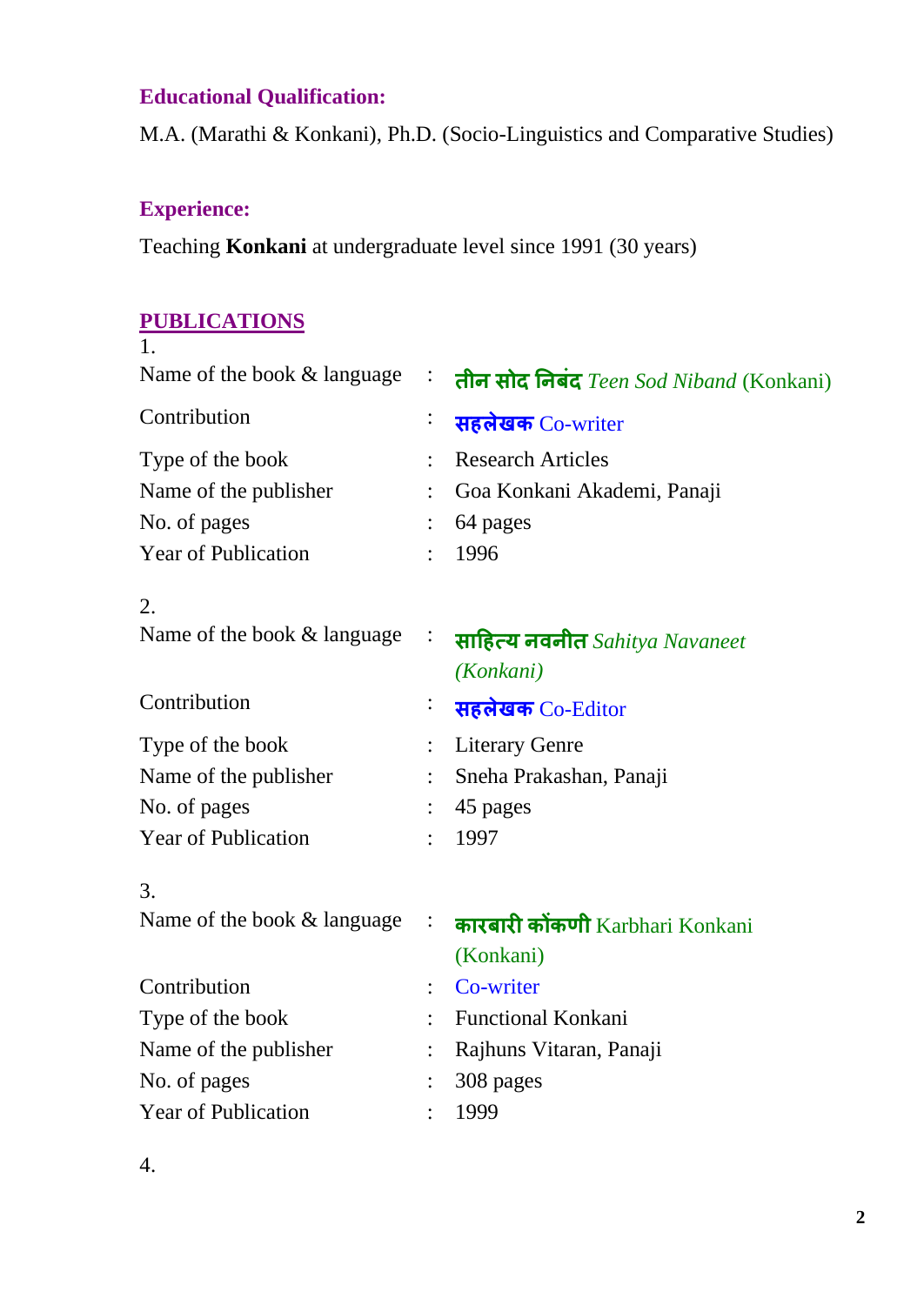| Name of the book $\&$<br>language | <del>:</del> माटोळी Matoli (Konkani)                  |
|-----------------------------------|-------------------------------------------------------|
| Contribution                      | <del>: संपादक</del> Editor                            |
| Type of the book                  | Ethno Botany                                          |
| Name of the publisher             | : P.E.S. College of Arts & Science,<br>Farmagudi, Goa |
| No. of pages                      | 150 pages                                             |
| <b>Year of Publication</b>        | 2005                                                  |

| 5.                               |                |                                             |
|----------------------------------|----------------|---------------------------------------------|
| Name of the book $&$<br>language |                | <sup>:</sup> गोंयांतले पारंपारीक खेळ        |
|                                  |                | <i>Goayantle Paramparik Khell</i> (Konkani) |
| Contribution                     |                | <del>ं संपादक</del> Editor                  |
| Type of the book                 |                | <b>Sports</b>                               |
| Name of the publisher            |                | Goa Konkani Akademi, Panaji                 |
| No. of pages                     |                | 152 pages                                   |
| <b>Year of Publication</b>       |                | 2005                                        |
| 6.                               |                |                                             |
| Name of the book $&$<br>language |                | ं कोंकणी भाषा : प्रकृती आनी परंपरा          |
|                                  |                | Konkani Bhasha : Prakriti Ani               |
|                                  |                | Parampara (Marathi)                         |
| Contribution                     | $\bullet$      | प्रस्तावनाकार Preface writer                |
| Type of the book                 |                | History & Language                          |
| Name of the publisher            | $\ddot{\cdot}$ | Goa Konkani Akademi, Panaji                 |
| No. of pages                     |                | 106 pages                                   |
| <b>Year of Publication</b>       |                | 2007                                        |

| 7. Name of the book & language : Sahitya Vimarsha |                                 |
|---------------------------------------------------|---------------------------------|
| Contribution                                      | : Sole Writer                   |
| Type of the book                                  | : Literary Criticism            |
| Name of the publisher                             | : Shalmali Publications, Valpoi |
| No. of pages                                      | : 154                           |
| <b>Year of Publication</b>                        | : 2017                          |
| संपादीत पुस्तकां EDITED BOOKS:                    |                                 |
|                                                   |                                 |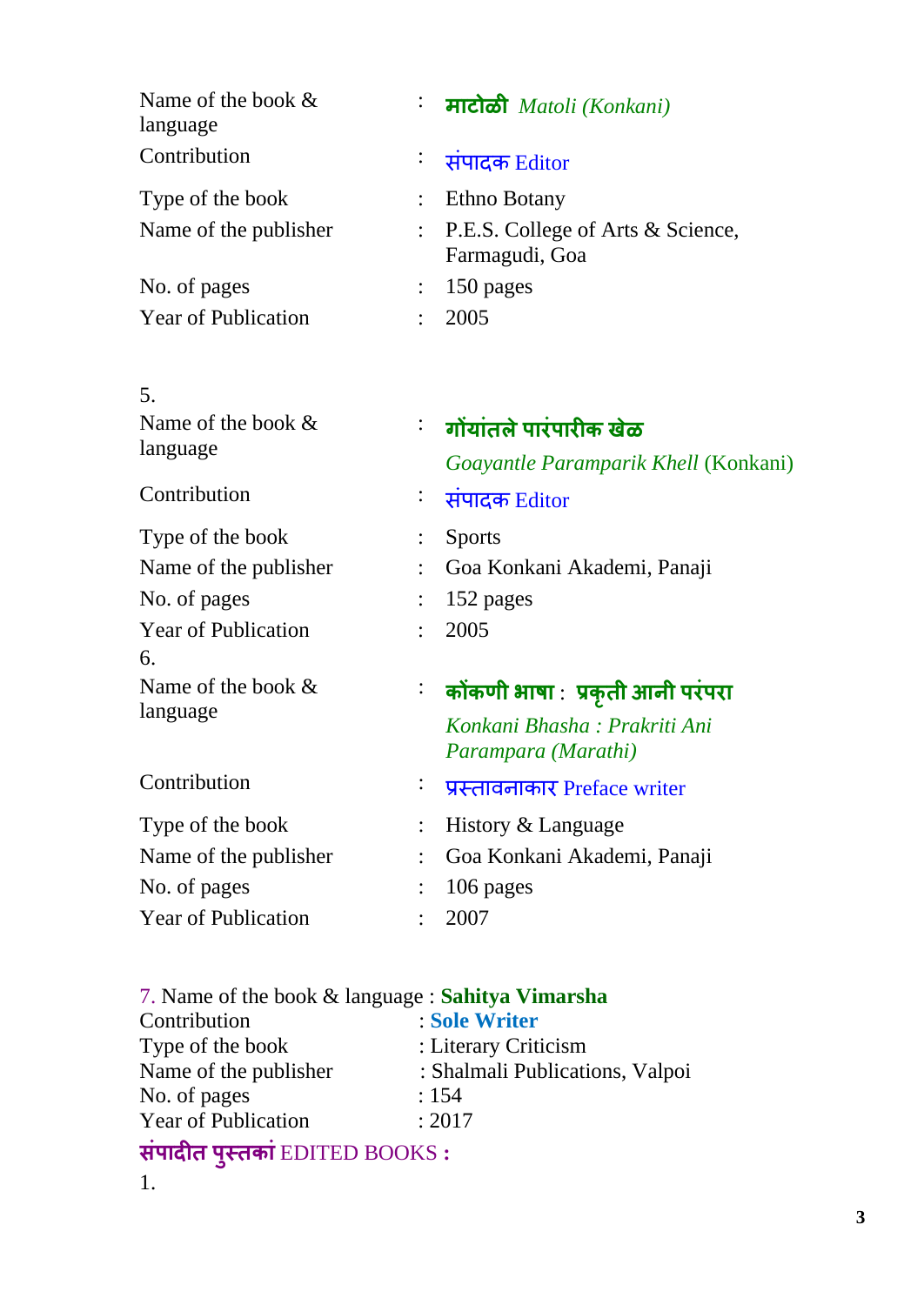| Name of the book $\&$<br>language                          | ं कोंकणी Konkani (Konkani)                                    |
|------------------------------------------------------------|---------------------------------------------------------------|
| Contribution                                               | कार्यकारी संपादक Executive Editor                             |
| Type of the book                                           | <b>Annual Magazine</b>                                        |
| Name of the publisher                                      | Konkani Bhasha Mandal, Margao                                 |
| No. of pages                                               | 139 pages                                                     |
| <b>Year of Publication</b>                                 | 2001                                                          |
| 2.                                                         |                                                               |
| Name of the book &<br>language                             | घूमटगाज Ghumatgaj (Konkani)                                   |
| Contribution                                               | ं कार्यकारी संपादक Executive Editor                           |
| Type of the book                                           | Special Issue                                                 |
| Name of the publisher                                      | 1 <sup>ST</sup> All India Konkani Music Conference,<br>Margao |
| No. of pages                                               | 87 pages                                                      |
| <b>Year of Publication</b>                                 | 2002                                                          |
| 3                                                          |                                                               |
| Name of the book $&$ language $\therefore$ Vivek (Marathi) |                                                               |
| Contribution                                               |                                                               |

| Contribution               |  | <del>: अतिथी संपादक</del> Guest Editor |
|----------------------------|--|----------------------------------------|
| Type of the book           |  | : Special Issue on Goa                 |
| Name of the publisher      |  | : Vivek Vyaspeeth, Mumbai              |
| No. of pages               |  | $: 142 \text{ pages}$                  |
| <b>Year of Publication</b> |  | : 2002                                 |
|                            |  |                                        |

## **4**

Name of the book & language : **Contribution of Konkanis to Hortus** 

|                            | <b>Indicus Malabaricus (English)</b> |
|----------------------------|--------------------------------------|
| Contribution               | : Chief Editor                       |
| Type of the book           | : Seminar Papers                     |
| Name of the publisher      | : Goa Konkani Akademi                |
| No. of pages               | : 150                                |
| <b>Year of Publication</b> | : 2014                               |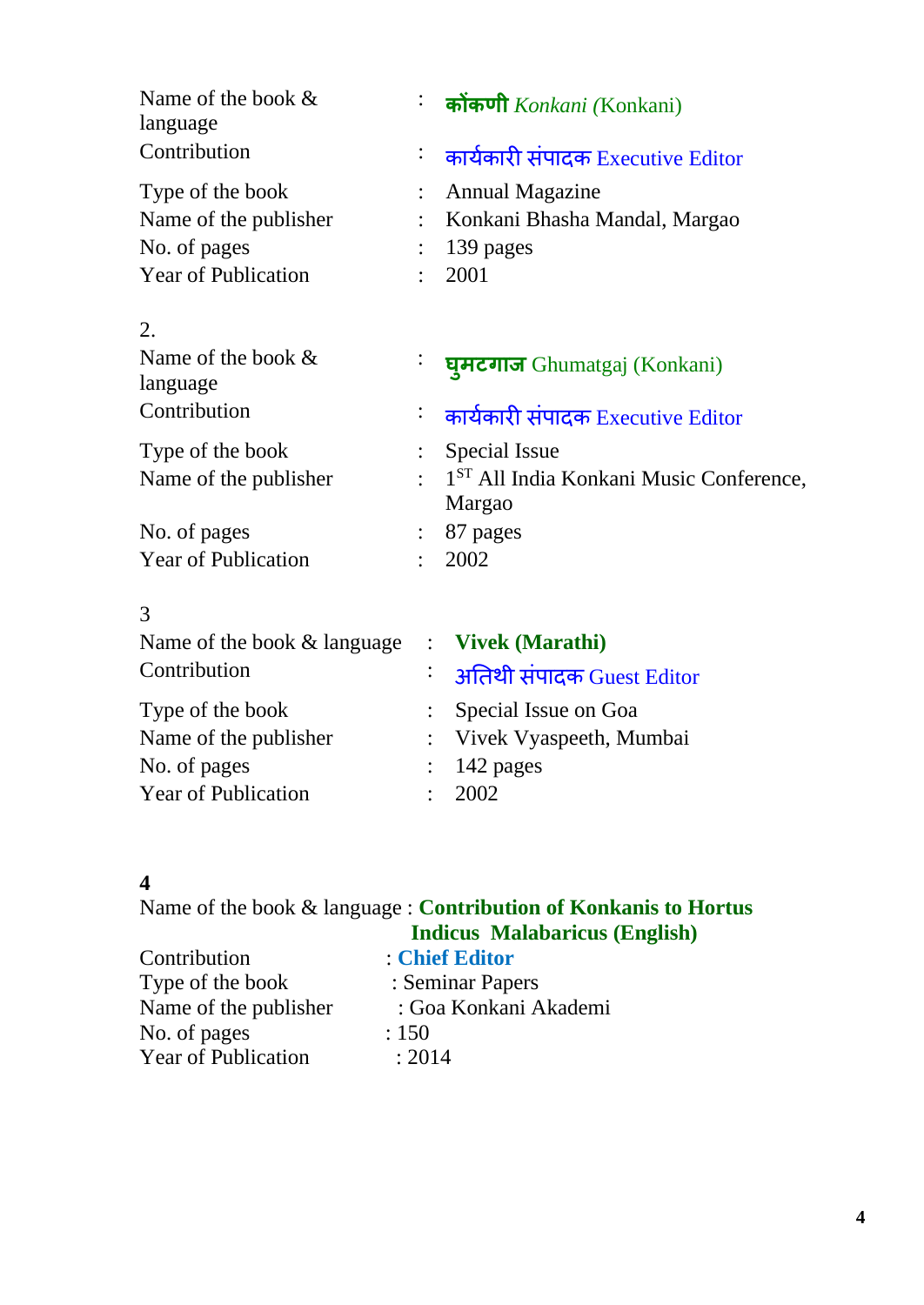**अन ु वादीत प ुस्तकां**TRANSLATED BOOKS **:**

Name of the book & language : 1. **कमला**

(Original Marathi Play by Vijay Tendulkar)

## 2. **मागगदर्शी व्यक्ततमत्वां**

#### **(Translation of the book 'Guiding Souls' by Dr. Abdul Kalam)**

### **3. कथा सरस्वती**

# **4. नदी सरस्वती**

**Published Articles** on Konkani language Goa issues in different Journals, newspapers, books…. Etc. in Konkani & Marathi. Translated several scientific & Technical scripts for Goa State Pollution Control Board, Mining companies, Power Project, Pharmaceuticals, consultancies... etc. Worked as a member of Panel of Experts for Goa Konkani Akademi, Commission of Scientific & Technical Terminology, New Delhi etc. for their translation projects.

**Broadcasted / Telecasted** various cultural / literary programmes, acted as anchor for various programme on A.I.R. Panaji & Doordarshan Panaji Kendra.

**Awards: Dr. T.M.A. Pai Foundation's (Manipal) "Best Konkani Book" Award – 2007 for the Book "Matoli" (Ethno-Botany) (Rupees twenty five thousand in cash and citation)**

- **: H.H.Parwadeshwar Muth, Karnataka's Sahitya Puraskar 2010**
- **: CHANAKYA Award by Weekly Chanakya, New Delhi, 2019**
- **: Best Teacher Award by Konkani Bhasha Mandal, Margao, 2019**

### **POSITIONS HELD**

- 1. Vice President (Elected) Goa Konkani Akademi (2003 2005) and 2012- 2015, Panaji – Goa.
- 2. Member of Academic Council, Goa University.2002
- 3. N.S.S. Programme Co-coordinator, Goa University (2004-2007), Talegao
- 4. Member, Official Language Advisory Committee, Govt. of Goa (2003-2005)
- 5. Member, Library Committee, Govt. of Goa (2001-2004)
- 6. Member, Forts Conservation Committee, Govt. of Goa (2002)